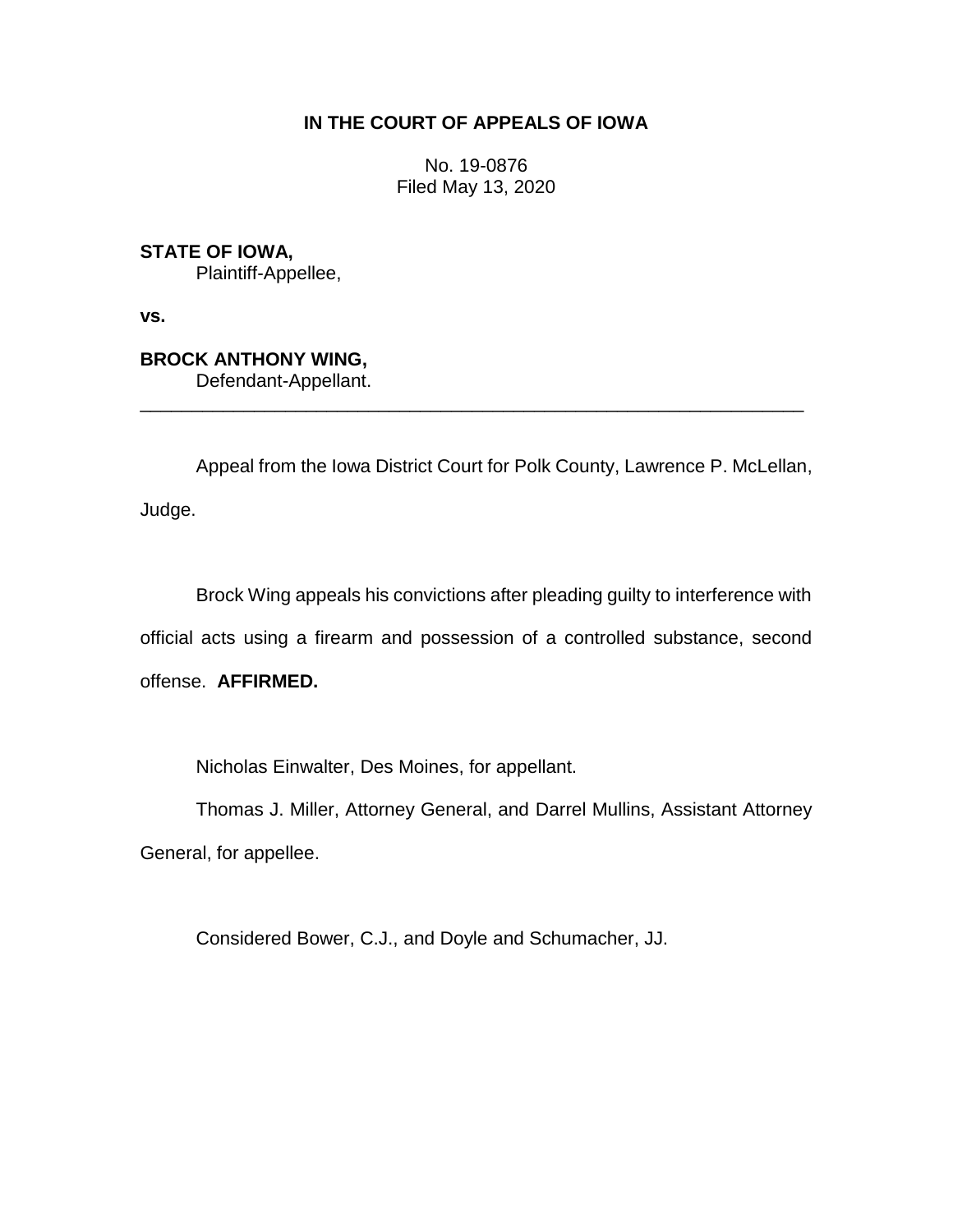**DOYLE, Judge.**

 $\overline{a}$ 

Brock Wing appeals his convictions after pleading guilty to interference with official acts using a firearm and possession of a controlled substance, second offense.<sup>1</sup> He contends his trial counsel was ineffective in failing to file a motion in arrest of judgment because his plea was not knowing and voluntary based on his erroneous belief that he was eligible for a deferred judgment.<sup>2</sup> See State v. *Weitzel*, 905 N.W.2d 397, 401 (Iowa 2017) (stating a defendant's failure to file a motion in arrest of judgment waives right to challenge guilty plea on direct appeal unless it results from ineffective assistance of counsel). We review his claim de novo. *See Lamasters v. State*, 821 N.W.2d 856, 862 (Iowa 2012).

To succeed on a claim of ineffective assistance of counsel, Wing must show counsel breached a duty and prejudice resulted. *See State v. Graves*, 668 N.W.2d 860, 869 (Iowa 2003). Counsel breached an essential duty by failing to file a motion in arrest of judgment if Wing's plea was not knowing and voluntary. *See State v. Straw*, 709 N.W.2d 128, 134 (Iowa 2006). To prove prejudice, Wing must show a reasonable probability that he would not have entered a plea and would have insisted on going to trial had counsel performed adequately. *See id*. at 138.

<sup>&</sup>lt;sup>1</sup> In a common assertion, Wing states error was preserved by timely filing a notice of appeal. As we have stated time and time again (more than fifty times since our published opinion of *State v. Lange*, 831 N.W.2d 844, 846-47 (Iowa Ct. App. 2013)), the filing of a notice of appeal does not preserve error for our review. *See* Thomas A. Mayes & Anuradha Vaitheswaran, *Error Preservation in Civil Appeals in Iowa: Perspectives on Present Practice*, 55 Drake L. Rev. 39, 48 (2006) ("However error is preserved, it is not preserved by filing a notice of appeal. While this is a common statement in briefs, it is erroneous, for the notice of appeal has nothing to do with error preservation.").

 $2$  Recent amendments to Iowa Code chapter 814 (2020) that limit a defendant's right to appeal do not apply to cases pending on July 1, 2019. *See State v. Macke*, 933 N.W.2d 226, 235 (Iowa 2019).